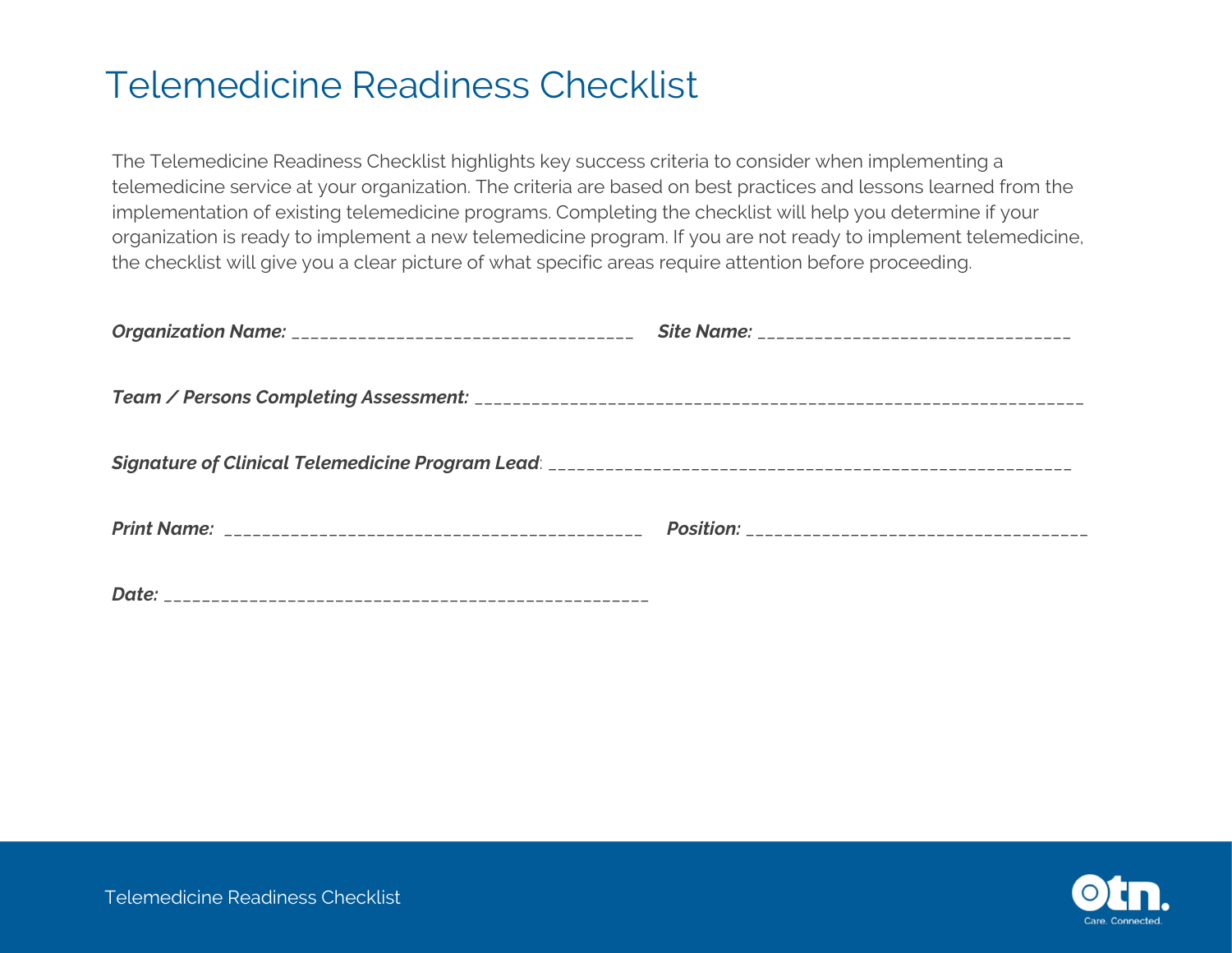#### *Approach Framework*

Our telemedicine readiness checklist identifies four easy steps to consider when planning and executing the development and launch of a telemedicine program within your healthcare organization.



#### *OTN's Telemedicine Readiness Framework*

- 1. *Assess & Define*: Research and determine what priorities you trying to solve with telemedicine
- 2. *Plan & Develop*: Understand what's required for implementation and build a plan around it
- 3. *Implement & Launch*: Gather all resources, equipment and execute activities required to set-up telemedicine
- 4. *Monitor & Improve:* Measure the success of your implementation and identify areas for continuous improvement

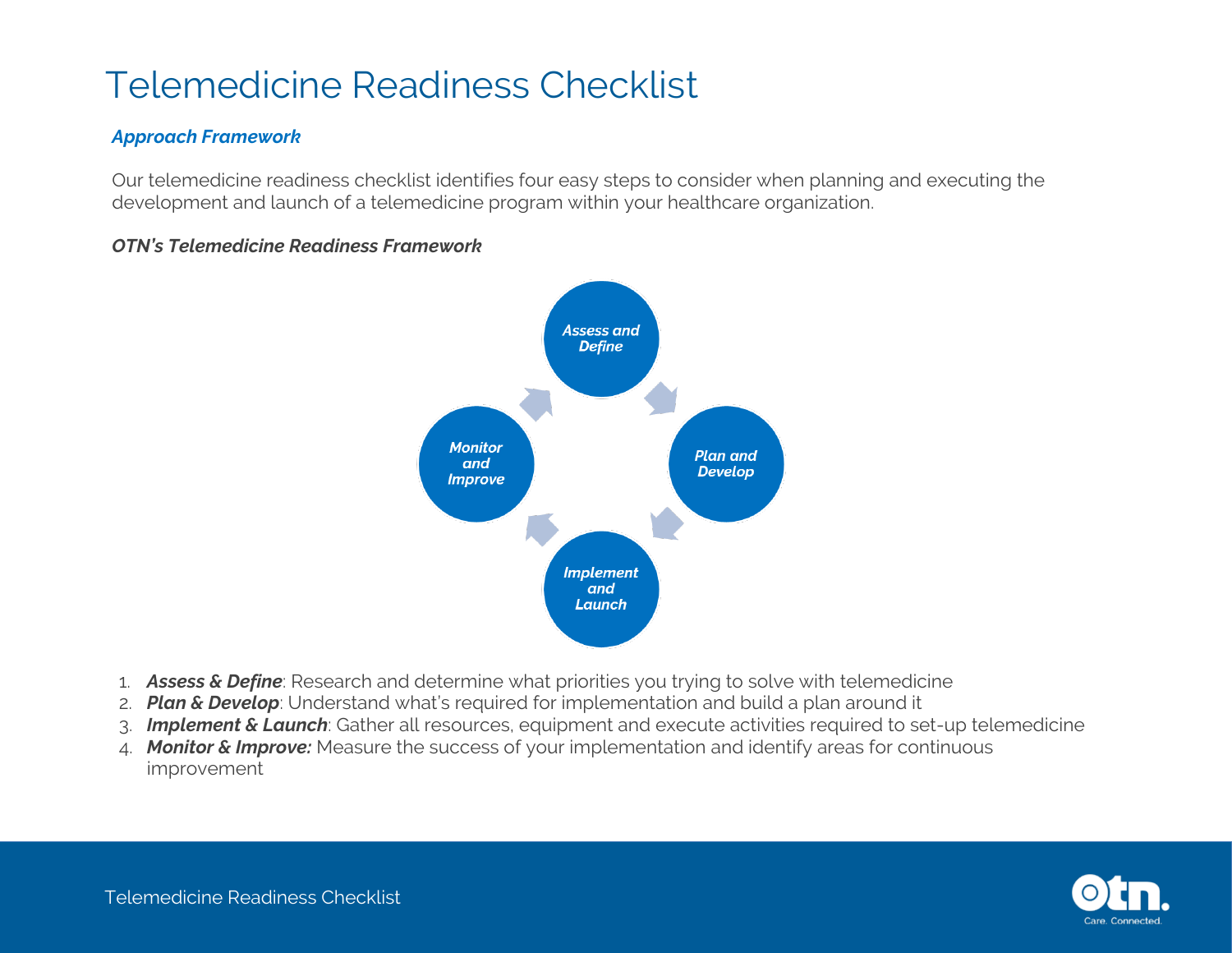| <b>ASSESS &amp; DEFINE</b>                                                                                                                                                           | <b>YES</b> | <b>NO</b> | <b>UNSURE</b> | <b>RESOURCE MATERIALS</b> |
|--------------------------------------------------------------------------------------------------------------------------------------------------------------------------------------|------------|-----------|---------------|---------------------------|
| You have analyzed your performed a needs and have<br>identified unmet healthcare needs for your organization.                                                                        |            |           |               |                           |
| You have prioritized activities that are suitable for<br>telemedicine.                                                                                                               |            |           |               |                           |
| You have developed preliminary goals and objectives for<br>your telemedicine program.                                                                                                |            |           |               |                           |
| You have identified a clinical model of care that best suits<br>your goals and objectives.                                                                                           |            |           |               |                           |
| You have identified someone to champion telemedicine<br>within your organization.                                                                                                    |            |           |               |                           |
| You have existing and potential relationships with specialty<br>providers and/or community partners.                                                                                 |            |           |               |                           |
| You have completed a technical needs assessment and<br>have developed a technology plan to support your program<br>needs (equipment, medical peripherals, internet<br>connectivity). |            |           |               |                           |
| You have determined approximate start-up, and ongoing<br>operating, costs for your telemedicine program and have<br>developed a telemedicine business case.                          |            |           |               |                           |
| You have obtained organizational support and financial<br>commitment to implement your telemedicine program.                                                                         |            |           |               |                           |
| <b>Comments:</b>                                                                                                                                                                     |            |           |               |                           |

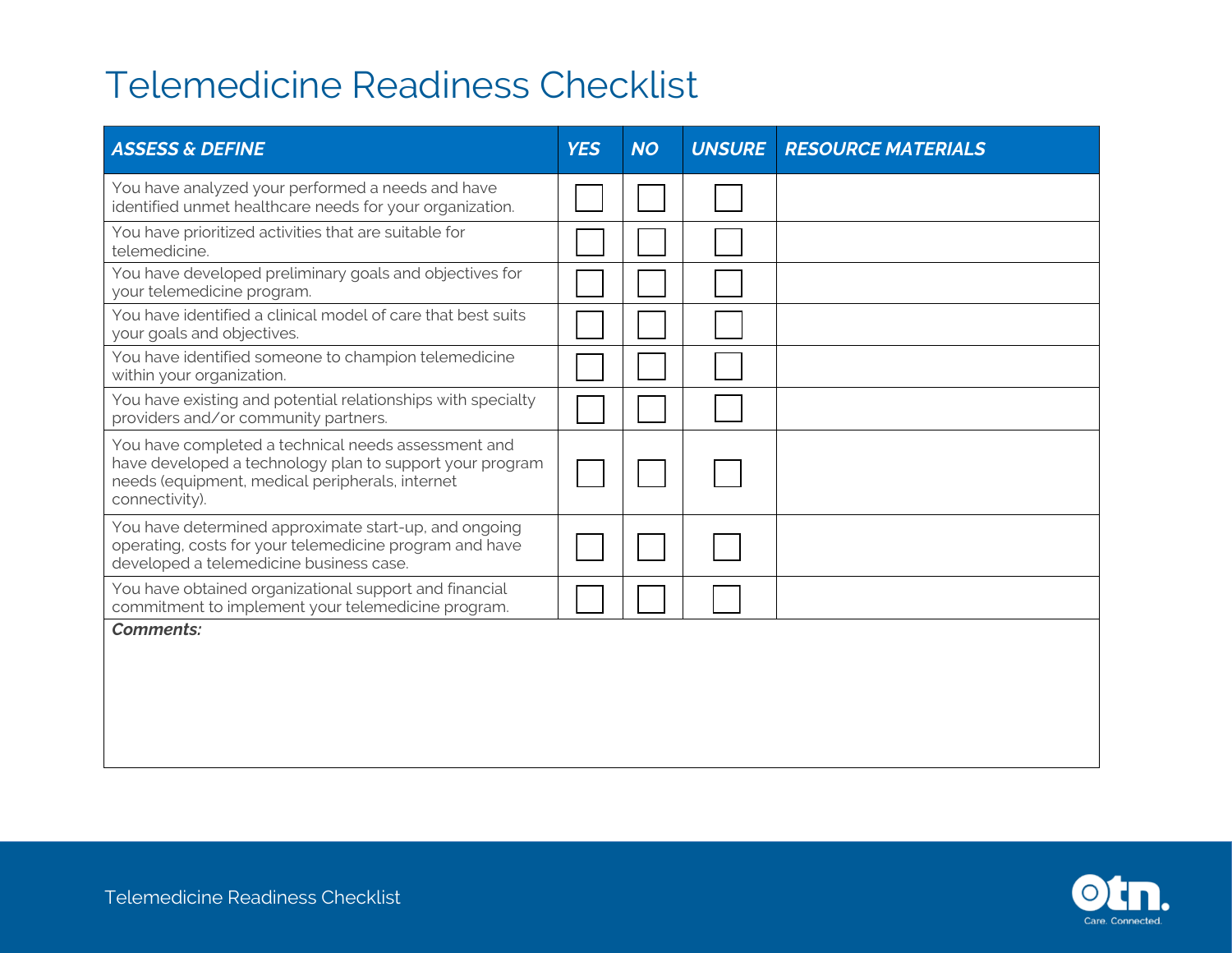| <b>PLAN &amp; DEVELOP</b>                                                                                                                                                                                                  | <b>YES</b> | <b>NO</b> | <b>UNSURE</b> | <b>RESOURCE MATERIALS</b>                                          |
|----------------------------------------------------------------------------------------------------------------------------------------------------------------------------------------------------------------------------|------------|-----------|---------------|--------------------------------------------------------------------|
| You have established a "Telemedicine Working Group" or<br>team to manage your telemedicine program.                                                                                                                        |            |           |               |                                                                    |
| Your physicians are aware of, and have reviewed, OTN's<br>Polices related to OHIP Billing and Reimbursement.                                                                                                               |            |           |               | <b>Physician OHIP Registration Form</b><br><b>OHIP Billing FAQ</b> |
| All telemedicine users have been provisioning for OTNhub.                                                                                                                                                                  |            |           |               |                                                                    |
| You have developed a detailed implementation plan<br>including timelines, key milestones, deliverables and<br>technical requirements.                                                                                      |            |           |               |                                                                    |
| You have developed and finalized clinical workflows,<br>clinical protocols, referral forms, policies and guidelines to<br>support your telemedicine program.                                                               |            |           |               |                                                                    |
| Telemedicine roles and responsibilities have been clearly<br>defined and you have assigned staff to support the<br>telemedicine program.                                                                                   |            |           |               | <b>TM Staffing Guideline</b>                                       |
| Your clinical telemedicine room/space has the necessary<br>equipment and medical peripherals to conduct clinical<br>assessments (as required for your program) and provides<br>physical privacy for patient consultations. |            |           |               | <b>Space and Location Guideline</b>                                |
| You have developed a communication strategy to promote<br>your telemedicine program internally and externally.                                                                                                             |            |           |               |                                                                    |
| You have developed a Benefits Evaluation" and<br>"Performance Measurement Plan".                                                                                                                                           |            |           |               |                                                                    |
| <b>Comments:</b>                                                                                                                                                                                                           |            |           |               |                                                                    |
|                                                                                                                                                                                                                            |            |           |               |                                                                    |
|                                                                                                                                                                                                                            |            |           |               |                                                                    |

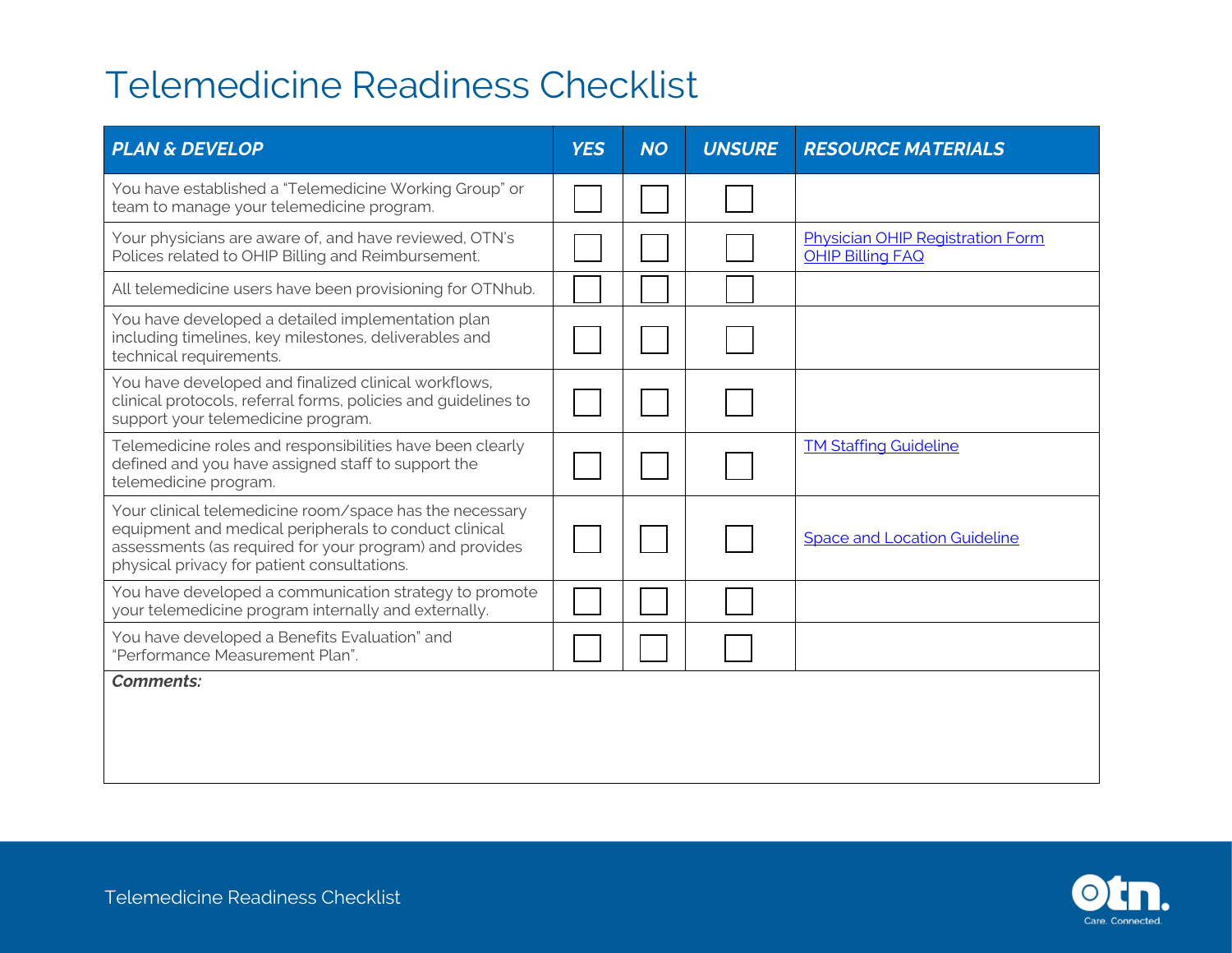| <b>IMPLEMENT &amp; LAUNCH</b>                                                                                                             | <b>YES</b> | <b>NO</b> | <b>UNSURE</b> | <b>RESOURCE MATERIALS</b>  |
|-------------------------------------------------------------------------------------------------------------------------------------------|------------|-----------|---------------|----------------------------|
| All telemedicine hardware, software, and peripheral<br>equipment has been installed, configured and tested.                               |            |           |               |                            |
| All users are provisioned with OTNhub accounts.                                                                                           |            |           |               |                            |
| All staff and healthcare providers supporting telemedicine<br>have completed the required program and telemedicine<br>equipment training. |            |           |               | <b>OTN Training Centre</b> |
| You have completed a successful "Mock Session" to test<br>your program model.                                                             |            |           |               |                            |
| <b>Comments:</b>                                                                                                                          |            |           |               |                            |